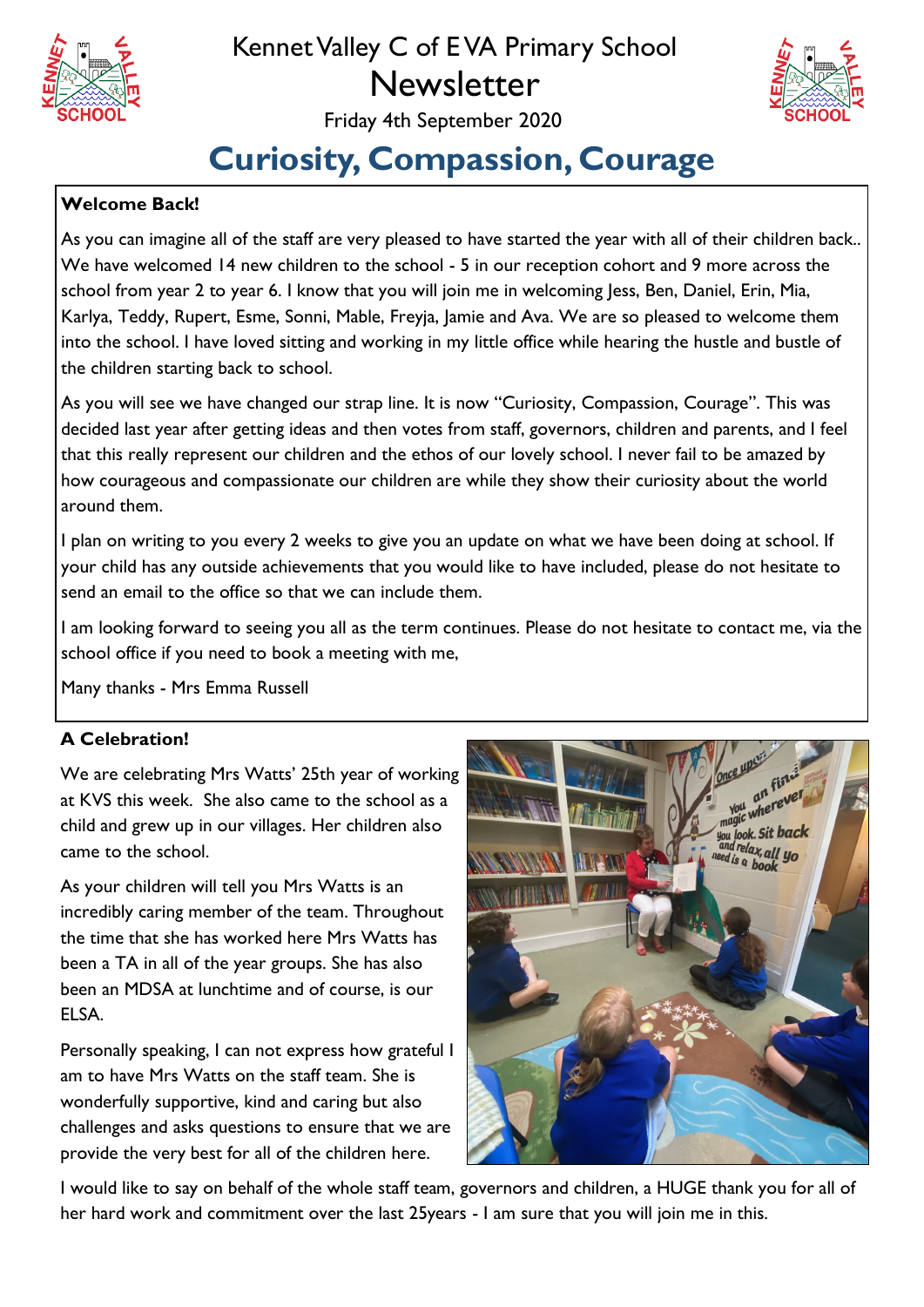### **Class structure and emails,.**

You will know the class structure now as the children have all started but I wanted to take this opportunity to remind you of the staff within the classes.

| <b>Class</b>       | <b>Teachers</b>            | <b>TAs</b>                        |  |
|--------------------|----------------------------|-----------------------------------|--|
| <b>Wrens</b>       | Mrs Morgan (M/T)           | Mrs Alexander                     |  |
| <b>Kingfishers</b> | Mrs Russell (M/T)          | Mrs Bushnell                      |  |
|                    | Mrs Hues (W/T/F)           | Mrs Porter (W)                    |  |
| <b>Harriers</b>    | Mrs Byford - Mornings only | Miss Harvey (formally Mrs France) |  |
| <b>Kites</b>       | <b>Miss Chalker</b>        | Mrs Watts / Miss Harvey           |  |

Due to the change of class names, we have also changed the email address for you to use if you need to contact a member of staff. Seesaw or contact via the office is the easiest way to make contact with staff, but if you would like to email them, please use the following emails, rather than their personal staff addresses :

- wrens@kennetvalley.wilts.sch.uk
- kingfishers@kennetvalley.wilts.sch.uk
- harriers@kennetvalley.wilts.sch.uk
- kites@kennetvalley.wilts.sch.uk

If you wish to email me, please do so through admin@kennetvalley.wilts.sch.uk rather than to my heads email address.

I feel that it is also important to say that you should not message via Facebook/messenger/WhatsApp (except through the community page) to any staff member.

#### **PE**

From **Wednesday 9th September** we will return to the Kennet Valley Hall to start PE sessions. This year we are being joined by a coach from PH Sports - Rhys Floyd. He will start the year working with the Blue bubbles (yr5/6).

Please ensure that children come to school in their PE kit on a Wednesday,

with a rain proof coat. They must also have good quality trainers rather than daps which do not cope well with the grass on the field. All children will need to be picked up at the hall, unless they are booked into Dragons Club, sports club or are going on the bus.

#### Extra PE sessions

Harriers, Kites and Kingfishers will have an extra PE session each week. These will be on Monday for Kingfishers (yr3/4) and Thursday for Harriers/Kites (yr5/6)

Kingfishers will start their extra PE sessions on **Monday 14th September**

Kites and Harriers will start their extra sessions on **Thursday 17th September**



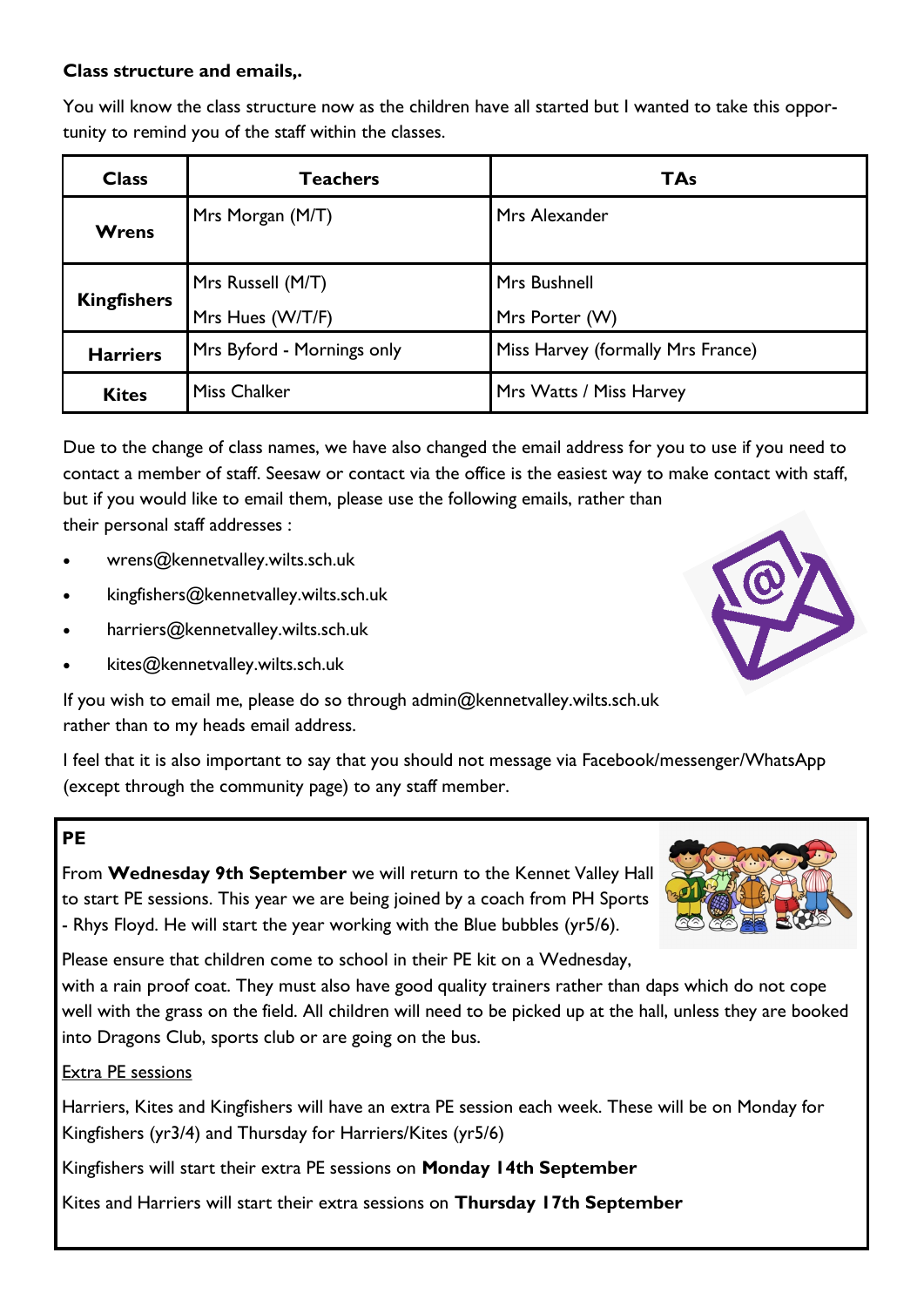

#### **Reading Rewards**

This year we are being 'Dotty about Books', with children being awarded a dotty badge for each 25 home read that they complete, which we would encourage them to wear on their school jumpers. They will get a star badge for 100, 200 and 300 reads along with a prize for getting to these important milestones. All the children have a yellow reading record for you to fill in, date and sign. Please



fill in the reading record with a blue or black pen - we use other colours for different purposes. Reads will be counted every Friday by the class TAs and then badges will be awarded on a Monday. We are asking children to read to an adult at least 5 times a week. Reading is a vital skill for all learning and it is important that children are encouraged to read more at home and at school. Children will have a reading scheme book, but we always encourage children to have a second book to read. This allows them to develop their love of reading different authors and different genres.

#### Award Colours -

| 25 reads - White Badge          | 50 reads - Yellow Badge           | 75 reads - Red Badge             |
|---------------------------------|-----------------------------------|----------------------------------|
| 100 reads - Blue Star and Prize | 125 reads - Orange Badge          | 150 reads - Pale Blue Badge      |
| 175 reads - Green Badge         | 200 reads - Yellow Star and Prize | 225 reads - Black Badge          |
| 250 reads - Red Badge           | 275 reads - Purple Badge          | 300 reads - Green Star and Prize |
| 325 reads - Pink Badge          | 350 reads - Dark Blue Badge       |                                  |

**Thank you!**

play

day.

the new school year.

bench which is in our playground.

The whole school would like to say thank you to the follow parents that have helped us over the summer. And at the start of

Mr Paradise, who has made us a lovely welly rack for Wrens class.

Mr and Mrs Beverly, who have given us a lovely chair for the foyer area so that children have extra space to stop and think during the

Mrs Tilley, who took time this summer to paint the friendship

to allow 1 or 2 staff members to park on their driveway.

Mr and Mrs Humphries, who have continued their generous offer

Mr and Mrs Smith, who gave us a wood work bench so that our Reception children can increase their continuous provision and

#### **Drop off and Pick up**

All staff would like to say a HUGE thank you to the whole school community for how well the first 3 days of drop offs and pick ups have gone. Children and parents have all been using the orange circles to socially distance without needing reminders and it make a real difference to us all that everyone is being so sensible.

Please could I ask all parents and carers to ensure that they come into the playground when picking up their children. We will no longer send children out of the gate to you, especially as the road is busier than usual because of local road closures. If you have a dog please could you leave it outside the gates before entering the playground.

#### **Governors**

This year we have had a slight change in Governors. Simon Jones has continued as Cochair but has been joined by Peter Barry, with Lizzie Daley as vice-chair. We are very



pleased to say that Sarah Till-Vattier who was chair and then co-chair for the past three years has stayed on the governing body for the coming year. In the next few weeks I will be sending out information for the vacancy for a new parent governor, as Chris Diddams' term is coming to an end in October - although I am delighted that he is staying involved by becoming an associate governor.

I am always very proud of how our governors work within and for the school. They are all passionate about the school being the very best it can be. They know the school, staff and children very well and help to drive forward improvements while being a great support.